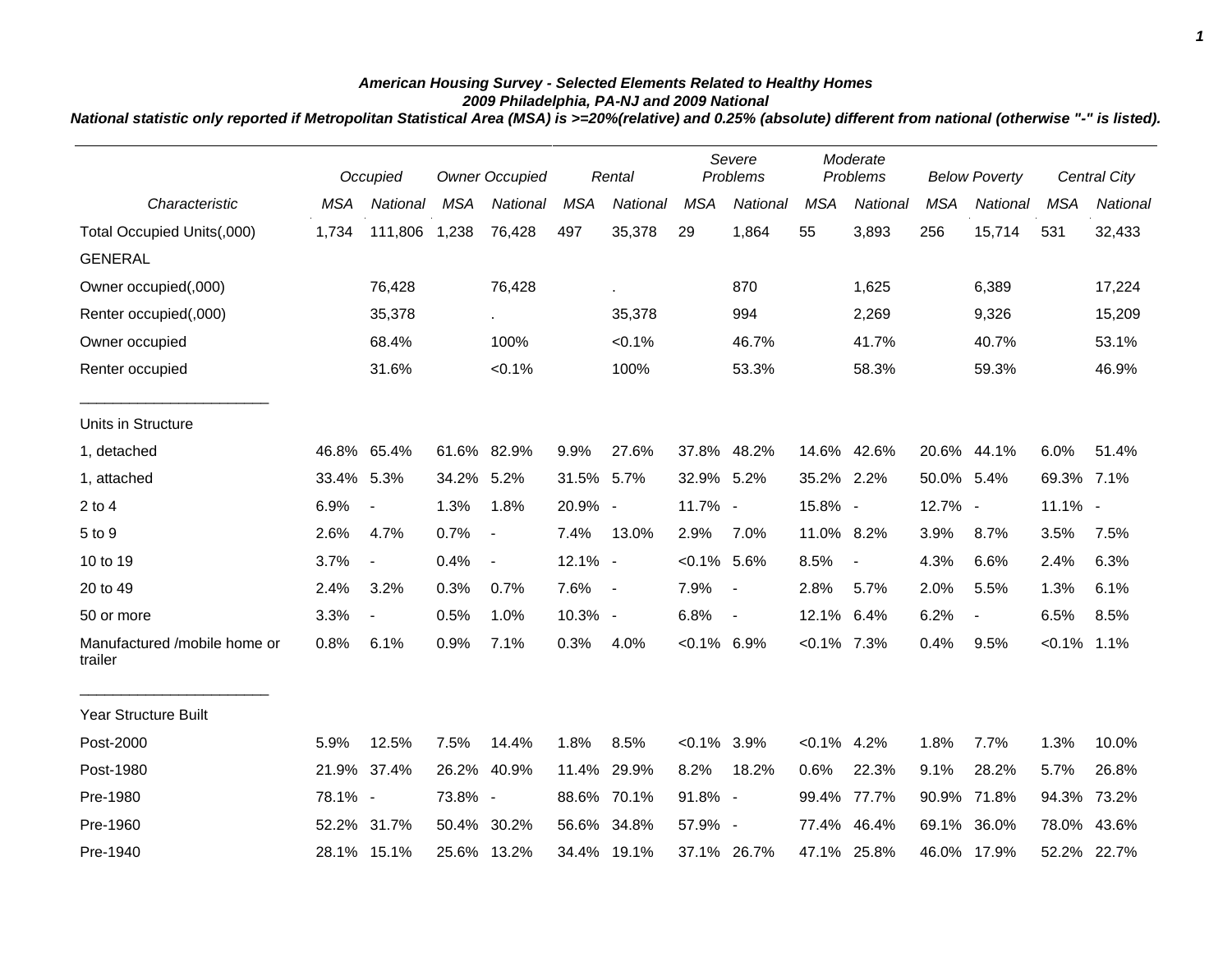|                                                        | Occupied |                          |         | <b>Owner Occupied</b>    |            | Rental                   |                | Severe<br>Problems |            | Moderate<br>Problems     |            | <b>Below Poverty</b>     |            | Central City             |  |
|--------------------------------------------------------|----------|--------------------------|---------|--------------------------|------------|--------------------------|----------------|--------------------|------------|--------------------------|------------|--------------------------|------------|--------------------------|--|
| Characteristic                                         | MSA      | National                 | MSA     | National                 | MSA        | National                 | <b>MSA</b>     | National           | <b>MSA</b> | National                 | MSA        | National                 | <b>MSA</b> | National                 |  |
| Foundation (for 1-unit not<br>manufactured)            |          |                          |         |                          |            |                          |                |                    |            |                          |            |                          |            |                          |  |
| 1-Unit not manufactured(,000)                          | 1,391    | 79,052                   | 1,185   | 67,276                   | 206        | 11,776                   | 20             | 993                | 28         | 1,743                    | 181        | 7,768                    | 400        | 18,978                   |  |
| With a basement under all of<br>house                  |          | 65.2% 33.8%              |         | 64.8% 35.4%              | 67.0%      | 24.6%                    | 55.8%          | 36.3%              |            | 70.0% 22.2%              | 70.4%      | 26.6%                    |            | 79.4% 32.9%              |  |
| With a basement under part of<br>house                 | 15.0%    | 10.4%                    |         | 16.0% 10.9%              | 8.8%       | $\blacksquare$           | 13.0% 7.1%     |                    | 16.0% 7.4% |                          | 10.7% 8.3% |                          | 10.7% 8.1% |                          |  |
| With a crawl space                                     | 5.3%     | 22.8%                    | 5.9%    | 22.0%                    | 2.0%       | 27.5%                    | 12.8%          | 30.8%              | 3.0%       | 42.7%                    | 4.1%       | 26.1%                    | 0.6%       | 20.9%                    |  |
| On a concrete slab                                     | 14.0%    | 31.5%                    | 12.9%   | 30.4%                    | 20.5%      | 38.1%                    | 18.4%          | 23.6%              | 6.3%       | 22.5%                    | 14.4%      | 36.2%                    | 9.0%       | 36.7%                    |  |
| In some other way                                      | 0.6%     | 1.5%                     | 0.4%    | 1.3%                     | 1.6%       | 2.5%                     | $< 0.1\%$ 2.2% |                    | 4.7%       | $\overline{\phantom{a}}$ | 0.4%       | 2.8%                     | 0.2%       | 1.4%                     |  |
| <b>EXTERIOR</b>                                        |          |                          |         |                          |            |                          |                |                    |            |                          |            |                          |            |                          |  |
| <b>External Building Conditions (non</b><br>multiunit) |          |                          |         |                          |            |                          |                |                    |            |                          |            |                          |            |                          |  |
| Sagging roof                                           | 2.4%     | $\overline{\phantom{a}}$ | 2.0%    | $\overline{\phantom{a}}$ | 4.6%       | $\overline{\phantom{a}}$ | 4.7%           | 9.2%               |            | 19.2% 11.3%              | 6.1%       | $\sim$                   | 5.5%       | 2.5%                     |  |
| Missing roofing material                               | 7.2%     | 5.6%                     | 6.4%    | $\overline{\phantom{a}}$ | 11.8% 7.5% |                          | 14.7% -        |                    | 22.6%      | 14.7%                    | 8.7%       | $\sim$                   | 7.7%       |                          |  |
| Hole in roof                                           | 2.6%     | 1.7%                     | 1.9%    | 1.5%                     | 6.5%       | 3.4%                     | 5.2%           | 8.2%               | 23.5%      | 11.9%                    | 4.7%       | $\overline{\phantom{a}}$ | 7.2%       | 1.9%                     |  |
| Missing bricks, siding, other<br>outside wall material | 2.4%     | $\blacksquare$           | 2.1%    | $\overline{\phantom{a}}$ | 4.4%       | $\overline{\phantom{a}}$ | 4.7%           | 6.8%               | 22.8%      | 14.2%                    | 3.8%       | 6.1%                     | 4.6%       | 3.0%                     |  |
| Sloping outside walls                                  | 1.5%     | $\blacksquare$           | 1.2%    |                          | 3.4%       | $\overline{\phantom{a}}$ | 4.7%           | 7.3%               | 14.3%      | 7.0%                     | 3.8%       | $\blacksquare$           | 2.9%       | 1.6%                     |  |
| Boarded up windows                                     | 0.6%     | 1.0%                     | 0.4%    | 0.8%                     | 1.5%       | 2.0%                     | $< 0.1\%$      | 3.4%               | 7.5%       | 4.6%                     | 1.1%       | 2.7%                     | 1.8%       | 1.1%                     |  |
| Broken windows                                         | 3.1%     | $\blacksquare$           | 2.8%    | $\overline{\phantom{a}}$ | 5.1%       | 6.8%                     | 4.7%           | 9.4%               | 14.7%      | $\overline{\phantom{a}}$ | 7.1%       | $\overline{\phantom{a}}$ | 5.1%       | $\overline{\phantom{a}}$ |  |
| Bars on windows                                        | 5.4%     | 4.0%                     | 4.9%    | 3.7%                     | 8.6%       | 5.5%                     | 14.4%          | 7.2%               | 16.4%      | 8.1%                     | 15.3%      | 6.8%                     | 16.3%      | 10.2%                    |  |
| Foundation crumbling or has open 2.5%<br>crack or hole |          |                          | 1.8%    | 2.4%                     | 7.0%       | 4.2%                     | 10.1% 6.7%     |                    | 24.1%      | 12.0%                    | 3.8%       |                          | 4.8%       | 3.6%                     |  |
| None of the above                                      | 79.3% -  |                          | 81.5% - |                          | 67.0% -    |                          | 66.7% -        |                    |            | 30.3% 53.8%              | 63.8% -    |                          | 62.5% -    |                          |  |
| None of the above(excluding bars) 83.1% -              |          |                          | 85.0% - |                          | 72.3% -    |                          | 70.6% -        |                    |            | 41.6% 58.5%              | 73.4% -    |                          | 73.8% -    |                          |  |
| Water Leakage During Last 12<br>Months                 |          |                          |         |                          |            |                          |                |                    |            |                          |            |                          |            |                          |  |

*2*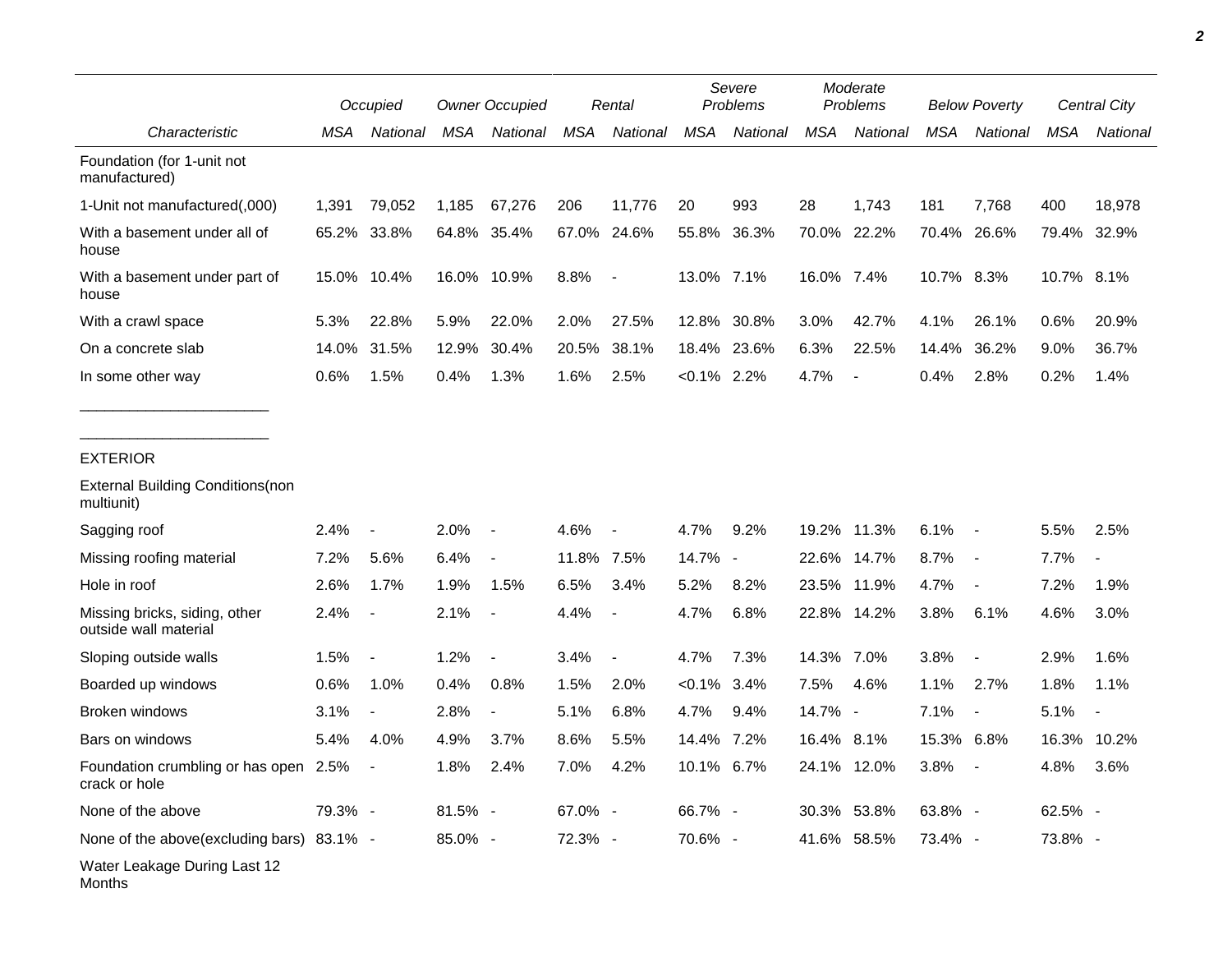|                                         | Occupied   |                          |            | <b>Owner Occupied</b>    |            | Rental                   |                | Severe<br>Problems |             | Moderate<br>Problems |            | <b>Below Poverty</b>     |             | Central City   |  |
|-----------------------------------------|------------|--------------------------|------------|--------------------------|------------|--------------------------|----------------|--------------------|-------------|----------------------|------------|--------------------------|-------------|----------------|--|
| Characteristic                          | MSA        | National                 | MSA        | National                 | <b>MSA</b> | National                 | <b>MSA</b>     | National           | <b>MSA</b>  | National             | <b>MSA</b> | National                 | MSA         | National       |  |
| With leakage from outside<br>structure  | 13.1% 9.9% |                          |            | 14.4% 10.4%              | 9.8%       | $\overline{\phantom{a}}$ |                | 27.4% 18.0%        | 43.2%       | 28.7%                | 12.9% -    |                          | 17.1% 10.3% |                |  |
| Roof                                    | 6.3%       | $\overline{\phantom{a}}$ | 6.9%       | $\overline{\phantom{a}}$ | 4.9%       | $\blacksquare$           |                | 18.0% 11.4%        | 29.4% 21.3% |                      | 6.2%       | $\overline{\phantom{a}}$ | 10.3% 5.3%  |                |  |
| <b>Basement leak</b>                    | 5.0%       | 2.7%                     | 5.6%       | 3.3%                     | 3.3%       | 1.6%                     | 11.6%          | 3.1%               | 19.2% 5.5%  |                      | 4.4%       | 2.0%                     | 4.7%        | 2.8%           |  |
| Walls, closed windows, or doors<br>leak | 1.9%       | $\overline{\phantom{a}}$ | 2.1%       | 1.7%                     | 1.3%       | 2.4%                     | 3.7%           | 5.7%               | 12.3% 7.2%  |                      | 1.5%       | 2.6%                     | 2.4%        |                |  |
| Other or Unknown exterior Leak          | 1.7%       | 1.1%                     | 1.8%       | 1.0%                     | 1.3%       | $\overline{\phantom{a}}$ | $<0.1\%$ 2.5%  |                    | 8.2%        | 4.0%                 | 2.6%       | 1.2%                     | 2.5%        | 1.2%           |  |
| <b>INTERIOR</b>                         |            |                          |            |                          |            |                          |                |                    |             |                      |            |                          |             |                |  |
| Damage                                  |            |                          |            |                          |            |                          |                |                    |             |                      |            |                          |             |                |  |
| Holes in floors                         | 1.9%       | 1.0%                     | 1.4%       | 0.8%                     | 3.0%       | 1.6%                     | 7.7%           |                    | 25.0%       | 10.0%                | 3.9%       | 2.2%                     | 3.7%        | 1.2%           |  |
| Open cracks or holes                    | 6.3%       | 4.9%                     | 4.7%       | $\blacksquare$           | 10.3%      | 6.8%                     | 10.7%          | 16.1%              | 49.8%       | 31.3%                | 10.8%      | 8.3%                     | 10.8%       | 6.3%           |  |
| Broken plaster or peeling paint         | 3.2%       | 2.1%                     | 2.5%       | 1.6%                     | 4.9%       | 3.2%                     | 7.7%           | 10.0%              |             | 35.7% 19.3%          | 4.8%       | 3.9%                     | 5.1%        | 3.1%           |  |
| Water Leakage During Last 12<br>Months  |            |                          |            |                          |            |                          |                |                    |             |                      |            |                          |             |                |  |
| With leakage from inside structure 8.9% |            | $\overline{\phantom{a}}$ | 7.3%       | $\overline{\phantom{a}}$ | 13.0% -    |                          | $17.3\%$ -     |                    | 32.0% -     |                      | 11.6% -    |                          | $11.1\%$ -  |                |  |
| Fixtures backed up or overflowed        | 2.0%       | $\blacksquare$           | 1.8%       | $\sim$                   | 2.7%       | $\overline{\phantom{a}}$ | $< 0.1\%$ 4.0% |                    | 7.8%        | $\blacksquare$       | 1.9%       | 2.5%                     | 2.5%        | $\blacksquare$ |  |
| Pipes leaked                            | 4.8%       | 3.6%                     | 3.2%       | $\overline{\phantom{a}}$ | 8.8%       | 5.0%                     | 7.5%           | 9.4%               | 23.2%       | 14.6%                | 8.1%       | 4.3%                     | 6.1%        | 4.1%           |  |
| Broken water heater                     | 1.0%       | $\blacksquare$           | 1.1%       | $\blacksquare$           | 0.6%       | 1.0%                     | 5.2%           | 1.6%               | 2.5%        | 3.8%                 | 0.5%       | 1.0%                     | 1.0%        | $\blacksquare$ |  |
| Other or Unknown                        | 1.9%       | $\blacksquare$           | 1.6%       | $\blacksquare$           | 2.7%       | 3.3%                     | 6.1%           | $\blacksquare$     | 6.3%        | $\blacksquare$       | 2.1%       | 2.8%                     | 2.1%        | 3.0%           |  |
|                                         |            |                          |            |                          |            |                          |                |                    |             |                      |            |                          |             |                |  |
| Rodents                                 |            |                          |            |                          |            |                          |                |                    |             |                      |            |                          |             |                |  |
| Signs of rats in last 3 mon.            | 0.6%       | $\overline{\phantom{a}}$ | 0.3%       |                          | 1.2%       | 0.8%                     | 3.6%           |                    | 2.7%        | 3.5%                 | 1.1%       | $\overline{\phantom{a}}$ | 1.3%        | 0.9%           |  |
| Signs of mice in last 3 mon.            | 12.9% 5.5% |                          | 11.9% 5.2% |                          | 15.2%      | 6.1%                     |                | 17.1% 13.1%        |             | 25.7% 12.1%          | 19.7% 7.3% |                          | 22.8% 5.2%  |                |  |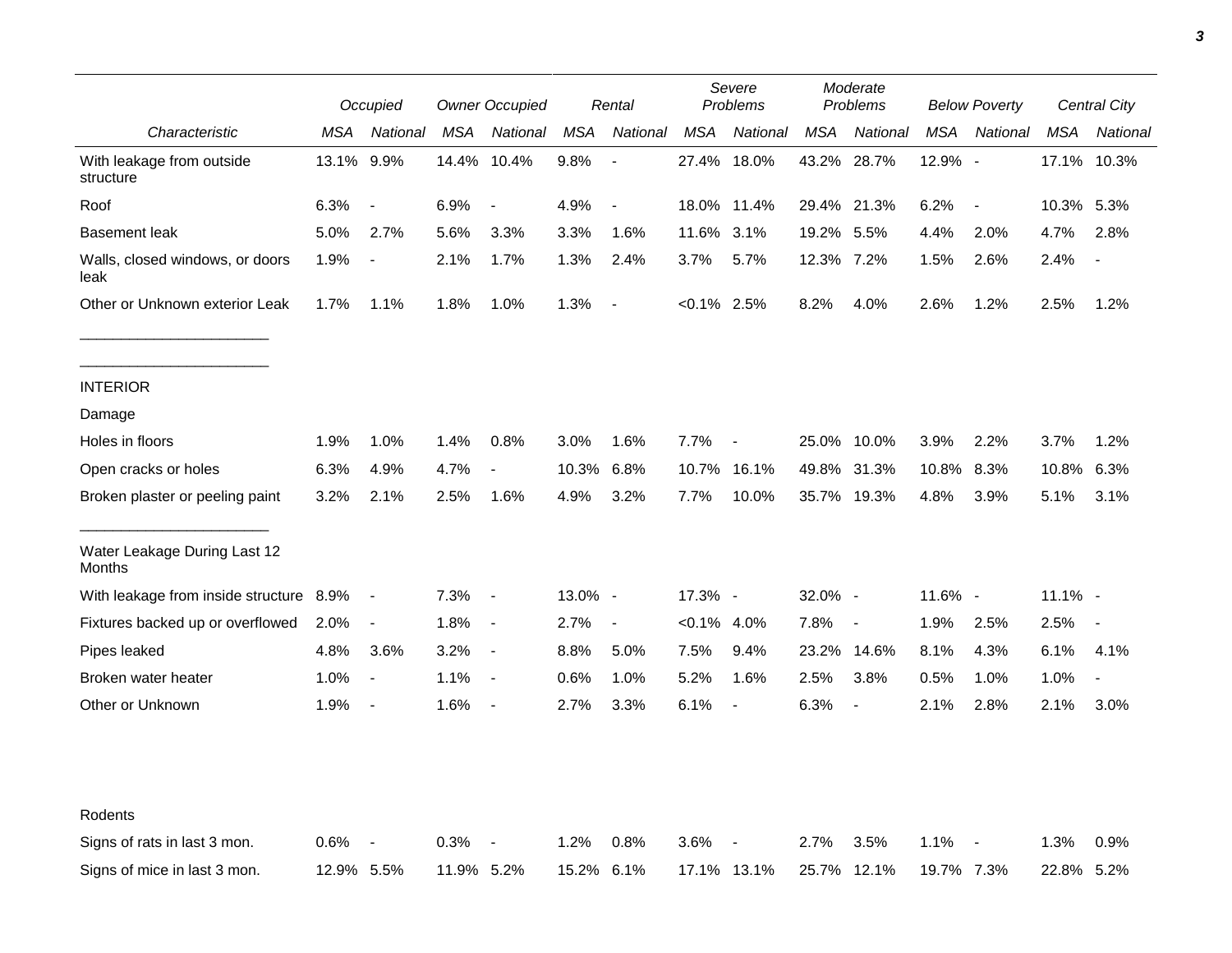|                                                           | Occupied   |                          |            | <b>Owner Occupied</b>    |                | Rental                   |                | Severe<br>Problems |                | Moderate<br>Problems |                | <b>Below Poverty</b>     |             | <b>Central City</b> |
|-----------------------------------------------------------|------------|--------------------------|------------|--------------------------|----------------|--------------------------|----------------|--------------------|----------------|----------------------|----------------|--------------------------|-------------|---------------------|
| Characteristic                                            | <b>MSA</b> | National                 | <b>MSA</b> | National                 | <b>MSA</b>     | National                 | <b>MSA</b>     | National           | <b>MSA</b>     | National             | <b>MSA</b>     | National                 | <b>MSA</b>  | National            |
| Signs of rodents, not sure which<br>kind in last 3 mon.   | 0.4%       |                          | 0.1%       |                          | 1.3%           | 0.6%                     | $< 0.1\%$ 1.5% |                    | 3.1%           | 1.4%                 | 1.9%           | 0.7%                     | 0.2%        | 0.5%                |
| Electrical                                                |            |                          |            |                          |                |                          |                |                    |                |                      |                |                          |             |                     |
| No electrical wiring                                      | 0.2%       | $\sim$                   | 0.2%       | $\overline{\phantom{a}}$ | $< 0.1\%$ 0.1% |                          | 6.5%           | 3.0%               | $< 0.1\%$      | 0.0%                 | $< 0.1\%$ 0.1% |                          | $< 0.1\%$ - |                     |
| <b>Exposed wiring</b>                                     | 0.6%       | 0.3%                     | 0.5%       | $\blacksquare$           | 0.7%           | 0.4%                     | 7.1%           | 2.7%               | $< 0.1\%$      | 0.8%                 | $< 0.1\%$ 0.5% |                          | 1.0%        | 0.4%                |
| Rooms without electric outlets                            | 1.9%       | 1.2%                     | 1.7%       | 0.9%                     | 2.6%           | 1.8%                     | 15.2%          | 7.1%               | 9.7%           | 2.7%                 | 3.6%           | 2.1%                     | 3.2%        | 1.5%                |
| Fuses/breakers blown in last 3<br>mon.                    | 10.8% -    |                          | 10.9% -    |                          | 10.6% -        |                          | 13.9% -        |                    | 16.0% -        |                      | 9.7%           | $\overline{\phantom{a}}$ | 10.9% -     |                     |
| Sanitation                                                |            |                          |            |                          |                |                          |                |                    |                |                      |                |                          |             |                     |
| Lacking complete kitchen facilities                       | 1.6%       | $\overline{\phantom{a}}$ | 0.6%       | $\blacksquare$           | 4.0%           | $\sim$                   | 3.2%           | 6.6%               | 47.0% -        |                      | 2.6%           | $\overline{\phantom{a}}$ | 2.6%        |                     |
| Lacking some or all plumbing<br>facilities                | 1.0%       | $\overline{\phantom{a}}$ | 0.7%       | $\overline{\phantom{a}}$ | 1.8%           | $\sim$                   | 62.3% -        |                    | $< 0.1\%$ 0.1% |                      | 1.0%           | 1.9%                     | 0.8%        | 1.7%                |
| Water not safe to drink                                   | 6.5%       |                          | 5.3%       | $\overline{a}$           | 9.4%           | $\overline{\phantom{a}}$ | 13.6% -        |                    | 14.1% -        |                      | 11.1% -        |                          | 12.1% 9.0%  |                     |
| Water stoppage in last 3 mon.                             | 2.6%       | 3.3%                     | 1.8%       | 2.7%                     | 4.6%           | $\sim$                   | 2.3%           | 6.2%               | 3.1%           | 8.8%                 | 2.2%           | 3.9%                     | 2.5%        | 3.4%                |
| No flush toilets working some time 1.9%<br>in last 3 mon. |            | $\overline{\phantom{a}}$ | 1.0%       | $\overline{\phantom{a}}$ | 4.1%           | $\sim$                   | 7.8%           | 4.6%               | 7.3%           | 9.4%                 | 4.7%           | 3.7%                     | 3.5%        | 2.5%                |
| With sewage disposal breakdowns 1.1%<br>in last 3 mon.    |            | $\sim$                   | 1.0%       | $\overline{\phantom{a}}$ | 1.3%           | 1.6%                     | $< 0.1\%$ 3.3% |                    | 4.0%           | 3.0%                 | 2.3%           | $\overline{\phantom{a}}$ | 2.2%        | 1.6%                |
| Septic tank, cesspool, chemical<br>toilet                 | 8.2%       | 20.2%                    |            | 10.5% 25.9%              | 2.7%           | 7.7%                     | 15.6% -        |                    | 3.8%           | 15.7%                | 5.3%           | 14.7%                    | 0.1%        | 1.2%                |
| With septic tank or cesspool<br>breakdowns in last 3 mon. | 0.1%       | $\overline{\phantom{a}}$ | 0.1%       | $\overline{\phantom{a}}$ | $< 0.1\%$ 0.2% |                          | $< 0.1\%$ 0.7% |                    | $< 0.1\%$ 0.4% |                      | $< 0.1\%$ 0.2% |                          | $< 0.1\%$ - |                     |
| <b>HEATING/FUEL</b>                                       |            |                          |            |                          |                |                          |                |                    |                |                      |                |                          |             |                     |
| Main Heating Equipment                                    |            |                          |            |                          |                |                          |                |                    |                |                      |                |                          |             |                     |

| Warm-air furnace          | $59.7\%$ -                                 | 61.4% - | 55.7% - | 59.3% - | 58.8% 39.0% 56.4% - |                                     | $55.4\%$ |
|---------------------------|--------------------------------------------|---------|---------|---------|---------------------|-------------------------------------|----------|
| Steam or hot water system | 27.8% 11.2% 26.9% 9.8% 30.2% 14.2% 19.7% - |         |         |         |                     | 27.4% 12.9% 33.8% 11.4% 36.6% 15.5% |          |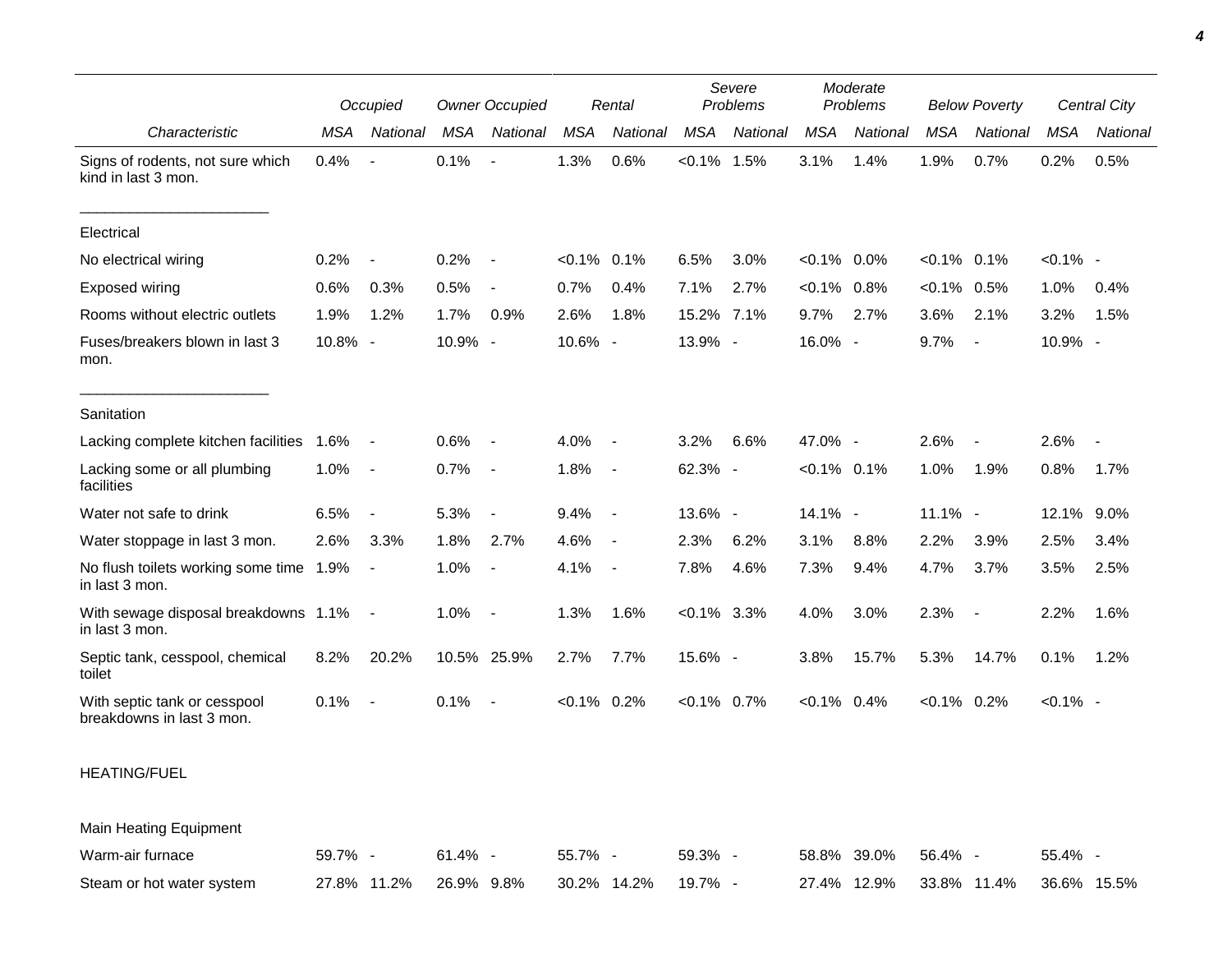|                                                         |                | Occupied       | <b>Owner Occupied</b> |                          |                | Rental                   | Severe<br>Problems |                     |                | Moderate<br>Problems | <b>Below Poverty</b> |           |                | <b>Central City</b>      |
|---------------------------------------------------------|----------------|----------------|-----------------------|--------------------------|----------------|--------------------------|--------------------|---------------------|----------------|----------------------|----------------------|-----------|----------------|--------------------------|
| Characteristic                                          | <b>MSA</b>     | National       | <b>MSA</b>            | National                 | <b>MSA</b>     | National                 | <b>MSA</b>         | National            | <b>MSA</b>     | National             | <b>MSA</b>           | National  | <b>MSA</b>     | National                 |
| Electric heat pump                                      | 5.2%           | 11.9%          | 5.9%                  | 12.8%                    | 3.5%           | 9.9%                     | $< 0.1\%$ 6.5%     |                     | 4.0%           | 4.9%                 | 2.2%                 | 9.6%      | 2.6%           | 8.6%                     |
| Built-in electric units                                 | 3.4%           | 4.3%           | 2.2%                  | 2.8%                     | 6.3%           | $\blacksquare$           | 9.2%               | 6.0%                | 3.3%           | 4.8%                 | 3.8%                 | 5.7%      | 2.1%           | 3.7%                     |
| Floor, wall, or other built-in hot air<br>without ducts | 3.0%           | 4.3%           | 2.7%                  | $\blacksquare$           | 3.7%           | 7.8%                     | 3.8%               | 5.5%                | 3.3%           | 5.4%                 | 3.3%                 | 7.2%      | 2.2%           | 5.7%                     |
| Room heaters with flue                                  | 0.3%           | 0.8%           | 0.2%                  | 0.8%                     | 0.3%           | 1.0%                     | $< 0.1\%$ 0.8%     |                     | $< 0.1\%$      | 1.1%                 | $< 0.1\%$            | 1.6%      | $< 0.1\%$      | 0.5%                     |
| Room heaters without flue                               | 0.1%           | 1.0%           | 0.2%                  | 0.9%                     | 0.1%           | 1.2%                     | 5.1%               | 1.9%                | 2.0%           | 27.5%                | 0.4%                 | 2.2%      | 0.3%           | 0.7%                     |
| Portable electric heaters                               | $< 0.1\%$ -    |                | $< 0.1\%$             | 0.7%                     | $< 0.1\%$ 1.8% |                          | $< 0.1\%$ 3.1%     |                     | $< 0.1\%$ 2.1% |                      | $< 0.1\%$ 2.7%       |           | $< 0.1\%$ 1.3% |                          |
| Stoves                                                  | 0.1%           | 0.9%           | 0.1%                  | 1.1%                     | $< 0.1\%$ 0.5% |                          | $< 0.1\%$ 4.2%     |                     | $< 0.1\%$ 1.2% |                      | $< 0.1\%$            | 1.3%      | $< 0.1\%$ 0.1% |                          |
| Fireplace with inserts                                  | $< 0.1\%$ -    |                | 0.1%                  | $\blacksquare$           |                | $< 0.1\%$ $< 0.1\%$      | $< 0.1\%$ 0.1%     |                     | $< 0.1\%$      | 0.1%                 | $< 0.1\%$            | $< 0.1\%$ | 0.2%           | $\sim$                   |
| Fireplace without inserts                               | 0.1%           | $\sim$         | 0.1%                  | $\overline{\phantom{a}}$ |                | $< 0.1\%$ $< 0.1\%$      |                    | $< 0.1\% < 0.1\%$   | $< 0.1\%$      | $< 0.1\%$            | $< 0.1\%$            | $< 0.1\%$ | 0.2%           | $\sim$                   |
| Other                                                   | 0.3%           | $\blacksquare$ | 0.2%                  | $\overline{\phantom{a}}$ | 0.3%           |                          | 2.9%               | 0.8%                | 1.2%           | 0.4%                 | $< 0.1\%$ 0.7%       |           | 0.4%           | $\sim$                   |
| No heating equipment                                    | $< 0.1\%$ 0.3% |                | $< 0.1\%$ 0.3%        |                          | $< 0.1\%$ 0.5% |                          | $< 0.1\%$ -        |                     | $< 0.1\%$      | 0.5%                 | $< 0.1\%$ 0.5%       |           | $< 0.1\%$ 0.6% |                          |
| Cooking stove                                           | $< 0.1\%$ 0.1% |                | $< 0.1\%$ -           |                          | $< 0.1\%$ 0.1% |                          | $< 0.1\%$ 0.2%     |                     | $< 0.1\%$ 0.1% |                      | $< 0.1\%$ 0.2%       |           | $< 0.1\%$ 0.1% |                          |
| <b>Water Heating Fuel</b>                               |                |                |                       |                          |                |                          |                    |                     |                |                      |                      |           |                |                          |
| Electricity                                             |                | 25.4% 40.7%    | 24.1% 38.4%           |                          |                | 28.7% 45.6%              |                    | 17.4% 31.9%         | 27.5%          | 40.1%                | 20.2%                | 47.4%     | 13.7%          | 31.0%                    |
| Gas, LP/bottled gas                                     | 65.2% -        |                | 65.1% -               |                          |                | 65.5% 49.7%              | 73.0%              | 57.5%               |                | 70.5% 54.7%          | 72.3%                | 48.8%     | 84.3%          | 64.0%                    |
| Fuel oil                                                | 9.2%           | 4.2%           | 10.6% 4.0%            |                          | 5.7%           | $\overline{\phantom{a}}$ | 6.4%               | 9.9%                | $< 0.1\%$      | 4.8%                 | 7.1%                 | 3.7%      | 1.8%           | 4.8%                     |
| Kerosene or other liquid fuel                           | 0.1%           | $\blacksquare$ | 0.1%                  | $\overline{\phantom{a}}$ |                | $< 0.1\% < 0.1\%$        | $< 0.1\%$          | $< 0.1\%$           | 2.0%           | 0.1%                 | 0.4%                 | < 0.1%    | 0.2%           | $\overline{\phantom{a}}$ |
| Other                                                   | 0.1%           | $\blacksquare$ | 0.2%                  | $\blacksquare$           | 0.1%           | $\blacksquare$           | 3.3%               | 0.6%                | $< 0.1\%$      | 0.3%                 | $< 0.1\%$ 0.1%       |           | 0.1%           | $\blacksquare$           |
| Clothes Dryer(,000)                                     | 1,360          | 90,905         | 1,139                 | 72,562                   | 221            | 18,343                   | 15                 | 1,048               | 20             | 2,245                | 135                  | 9,428     | 337            | 21,757                   |
| Have Clothes Dryer                                      | 78.5% -        |                | 92.0% -               |                          | 44.6% -        |                          | 51.5% -            |                     | 35.8%          | 57.7%                | 52.8% -              |           | 63.5% -        |                          |
| Electricity                                             | 63.1%          | 77.5%          | 61.4% 75.9%           |                          | 71.4% -        |                          | 67.7% -            |                     | 61.7%          | 82.2%                | 62.7% 82.6%          |           |                | 50.8% 73.5%              |
| Gas, LP gas (liquid propane)                            |                | 36.9% 22.4%    |                       | 38.5% 24.1%              |                | 28.6% 15.7%              | 32.3%              | 23.5%               |                | 38.3% 17.8%          | 37.3%                | 17.4%     | 49.2%          | 26.4%                    |
| Other                                                   | 0.1%           | $\blacksquare$ | 0.1%                  |                          | $< 0.1\%$ 0.1% |                          |                    | $< 0.1\%$ $< 0.1\%$ |                | $< 0.1\%$ $< 0.1\%$  | $< 0.1\%$ 0.1%       |           | $< 0.1\%$ 0.1% |                          |

Heating Problems

\_\_\_\_\_\_\_\_\_\_\_\_\_\_\_\_\_\_\_\_\_\_\_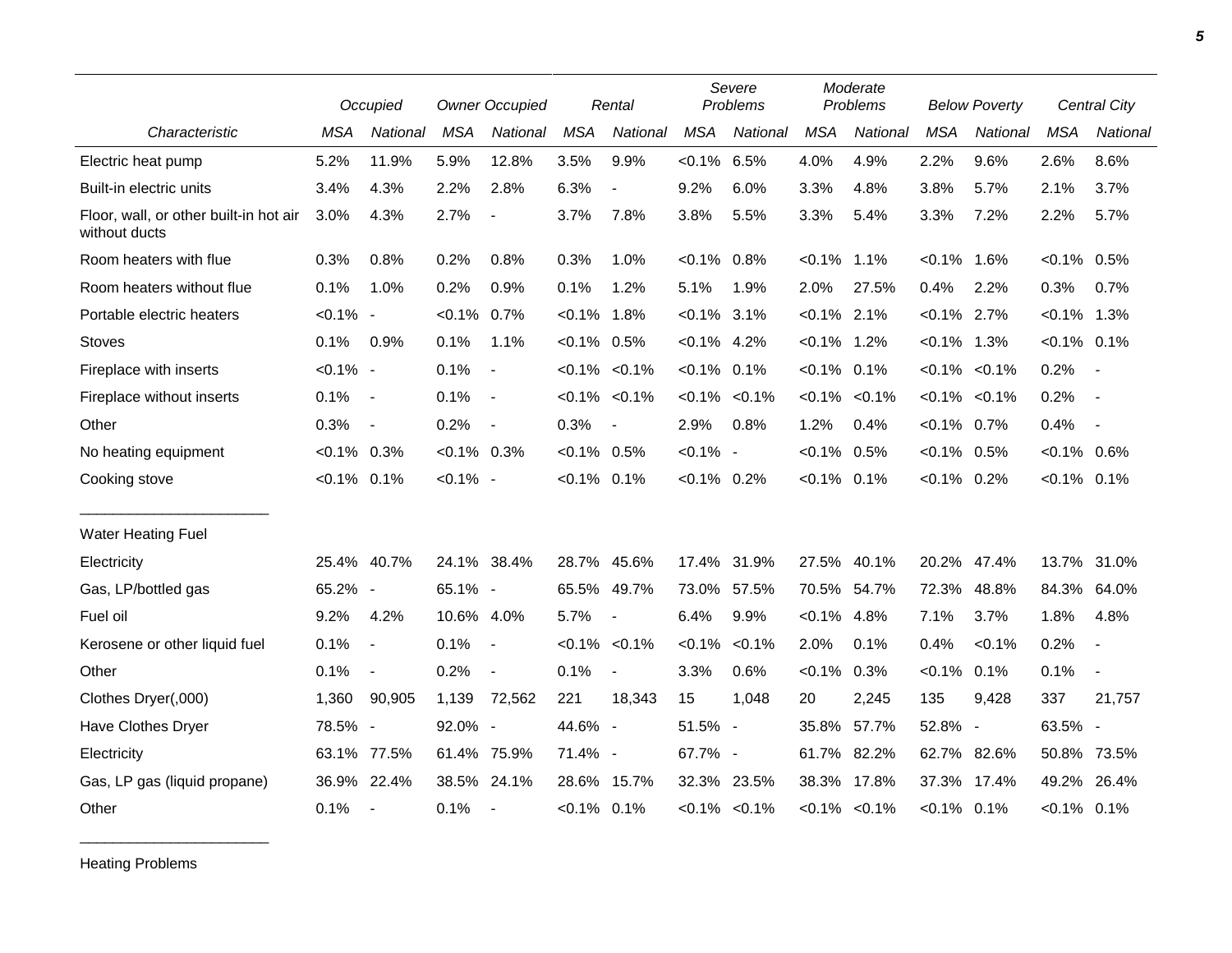|                                                             | Occupied       |                          | <b>Owner Occupied</b> |                          |            | Rental                   | Severe<br>Problems |                          | Moderate<br>Problems |                          | <b>Below Poverty</b> |                          | <b>Central City</b> |                          |
|-------------------------------------------------------------|----------------|--------------------------|-----------------------|--------------------------|------------|--------------------------|--------------------|--------------------------|----------------------|--------------------------|----------------------|--------------------------|---------------------|--------------------------|
| Characteristic                                              | MSA            | National                 | MSA                   | National                 | <b>MSA</b> | National                 | <b>MSA</b>         | National                 | <b>MSA</b>           | National                 | <b>MSA</b>           | National                 | <b>MSA</b>          | National                 |
| Uncomfortably cold for 24 hours or 9.9%<br>more last winter |                |                          | 8.3%                  |                          | 14.2% -    |                          | 47.7% -            |                          |                      | 30.4% 20.7%              | 16.6%                | 13.2%                    | 13.7% 9.9%          |                          |
| Heating equipment breakdowns                                | 4.3%           | 2.4%                     | 3.7%                  | 2.1%                     | 5.8%       | 3.2%                     | 33.5% -            |                          | 13.9%                | 4.9%                     | 5.4%                 | 3.6%                     | 5.8%                | 3.0%                     |
| Other causes                                                | 5.3%           | 6.4%                     | 4.7%                  | 6.0%                     | 6.8%       | $\overline{\phantom{a}}$ | 9.9%               | $\sim$                   | 15.3% -              |                          | 10.2% -              |                          | 7.2%                |                          |
| Utility interruption                                        | 1.0%           | 2.5%                     | 1.0%                  | 2.9%                     | 0.9%       | 1.5%                     | $< 0.1\%$ 2.4%     |                          | 4.1%                 | 2.4%                     | 2.2%                 | $\overline{\phantom{a}}$ | 0.9%                | 1.4%                     |
| Inadequate heating capacity                                 | 0.7%           | 1.0%                     | 0.6%                  |                          | 1.1%       | 2.0%                     | $< 0.1\%$ 2.4%     |                          | 2.3%                 | 4.1%                     | 2.2%                 | $\overline{\phantom{a}}$ | 1.2%                | 1.5%                     |
| Inadequate insulation                                       | 1.2%           | 0.9%                     | 0.8%                  | 0.5%                     | 2.0%       | 1.6%                     | 3.8%               | 2.7%                     | 2.3%                 | 4.6%                     | 2.6%                 | 1.7%                     | 2.4%                | 1.2%                     |
| Cost of heating                                             | 1.4%           | $\blacksquare$           | 1.2%                  | $\overline{a}$           | 1.8%       | 1.3%                     | $< 0.1\%$          | 1.7%                     | 3.9%                 | 2.8%                     | 2.2%                 | 1.7%                     | 2.2%                | 1.3%                     |
| Other                                                       | 1.4%           | $\blacksquare$           | 1.3%                  |                          | 1.5%       | 2.0%                     | 6.6%               | 3.4%                     | 4.8%                 | $\overline{\phantom{a}}$ | 2.4%                 | $\overline{\phantom{a}}$ | 1.1%                | 1.7%                     |
| SELECTED PHYSICAL<br><b>PROBLEMS</b>                        |                |                          |                       |                          |            |                          |                    |                          |                      |                          |                      |                          |                     |                          |
| Severe Physical Problems(,000)                              | 29             | 1,864                    | 15                    | 870                      | 14         | 994                      | 29                 | 1,864                    |                      |                          | 5                    | 490                      | $\overline{7}$      | 825                      |
| Severe physical problems                                    | 1.7%           | $\overline{\phantom{a}}$ | 1.2%                  | $\overline{\phantom{a}}$ | 2.8%       | $\overline{\phantom{a}}$ | 100%               | $\overline{\phantom{a}}$ |                      |                          | 2.0%                 | 3.1%                     | 1.3%                | 2.5%                     |
| Plumbing                                                    | 1.0%           | $\overline{\phantom{a}}$ | 0.7%                  | $\overline{\phantom{a}}$ | 1.8%       | $\blacksquare$           | 62.3% -            |                          |                      |                          | 1.0%                 | 1.9%                     | 0.8%                | 1.7%                     |
| Heating                                                     | 0.5%           | $\overline{\phantom{a}}$ | 0.3%                  | $\blacksquare$           | 0.9%       | $\overline{\phantom{a}}$ | 29.0% -            |                          |                      |                          | 1.0%                 | $\blacksquare$           | 0.5%                | 0.8%                     |
| Electric                                                    | 0.2%           | $\overline{\phantom{a}}$ | 0.2%                  | $\blacksquare$           | 0.1%       | $\blacksquare$           | 9.1%               | 3.8%                     |                      |                          | $< 0.1\%$ 0.1%       |                          | $< 0.1\%$ -         |                          |
| Hallways                                                    | $< 0.1\%$ 0.0% |                          | $< 0.1\%$             | 0.0%                     | $< 0.1\%$  | $0.0\%$                  | $< 0.1\%$          | 0.0%                     |                      |                          | $< 0.1\%$            | 0.0%                     | $< 0.1\%$ 0.0%      |                          |
| Upkeep                                                      | 0.1%           | $\overline{\phantom{a}}$ | 0.1%                  | $\overline{\phantom{a}}$ | 0.2%       | $\blacksquare$           | 7.7%               | 4.0%                     |                      |                          | $< 0.1\%$ 0.2%       |                          | $< 0.1\%$ 0.1%      |                          |
| Moderate Physical Problems(,000)                            | 55             | 3,893                    | 22                    | 1,625                    | 33         | 2,269                    |                    |                          | 55                   | 3,893                    | 19                   | 1,066                    | 36                  | 1,580                    |
| Moderate physical problems                                  | 3.2%           | $\overline{a}$           | 1.8%                  | $\overline{\phantom{a}}$ | 6.7%       | $\blacksquare$           |                    |                          | 100%                 | $\overline{\phantom{a}}$ | 7.5%                 | $\overline{\phantom{a}}$ | 6.8%                | 4.9%                     |
| Plumbing                                                    | $< 0.1\%$ -    |                          | $< 0.1\%$ 0.1%        |                          | 0.2%       |                          |                    |                          | 1.4%                 | 4.2%                     | $< 0.1\%$ 0.4%       |                          | $< 0.1\%$           | 0.2%                     |
| Heating                                                     | 0.1%           | 1.0%                     | 0.1%                  | 0.9%                     | $< 0.1\%$  | 1.1%                     |                    |                          | 2.0%                 | 27.5%                    | 0.4%                 | 2.1%                     | 0.2%                | 0.7%                     |
| Upkeep                                                      | 1.5%           | $\overline{\phantom{a}}$ | 0.6%                  | $\overline{\phantom{a}}$ | 3.8%       | $\overline{\phantom{a}}$ |                    |                          | 47.0%                | $\overline{\phantom{a}}$ | 2.6%                 | $\blacksquare$           | 2.6%                | $\overline{\phantom{a}}$ |
| Hallways                                                    | $< 0.1\%$      | 0.0%                     | $< 0.1\%$             | 0.0%                     | $< 0.1\%$  | 0.0%                     |                    |                          | $< 0.1\%$ 0.0%       |                          | $< 0.1\%$ 0.0%       |                          | $< 0.1\%$           | $0.0\%$                  |
| Kitchen                                                     | 1.6%           | 1.1%                     | 1.2%                  | 0.8%                     | 2.7%       | 1.6%                     |                    |                          |                      | 51.6% 30.2%              | 4.4%                 | 2.2%                     | 4.0%                | 1.5%                     |

\_\_\_\_\_\_\_\_\_\_\_\_\_\_\_\_\_\_\_\_\_\_\_